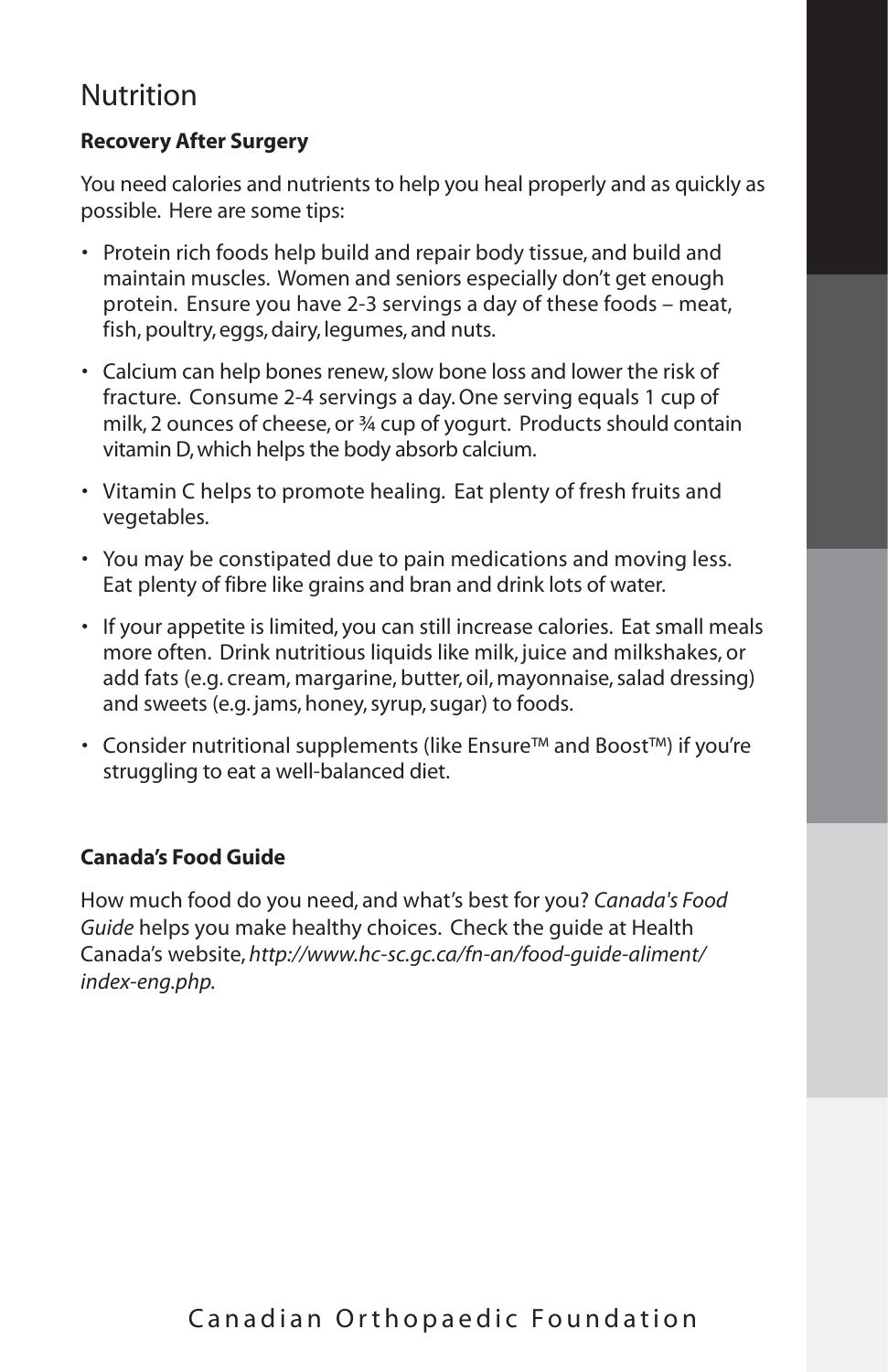#### *Vegetables and fruit*

A diet rich in a variety of vegetables and fruits can reduce the risk of heart disease and some cancers. Leafy green vegetables are also a source of calcium, which is important for your bones.

- Try to have at least one vegetable or fruit at every meal and as a snack.
- Enjoy vegetables steamed, baked or stir-fried instead of deep fried.
- Choose vegetables and fruit prepared with little or no added fat, sugar or salt.
- Short on time? Use pre-bagged vegetables. You can quickly toss baby carrots, leafy greens, green beans, etc. in a salad, stir-fry or casserole.

#### *Grain products*

Grain products, particularly whole grains, are a source of fibre and are typically low in fat. Fibre-rich foods can help you feel full and satisfied. A diet rich in whole grains may also help reduce the risk of heart disease.

- Make at least half of your grain products whole grain.
- Eat a variety of whole grains barley, brown rice, oats, quinoa and wild rice.
- Buy whole grain bread. Check the first ingredient listed it should be whole wheat, whole oats, whole rye, whole grain corn, brown rice, wild rice, barley, bulgur, or oats.
- Pick a cereal made with whole grains, bran or oats, or add a spoonful of unprocessed bran or bran cereal to oatmeal for added fibre.

#### *Milk and alternatives*

Calcium-rich milk and alternatives are easy to include at meals and snacks. Drink milk or fortified soy beverages by the glass or use them in recipes.

- Drink skim, 1% or 2% milk, or fortified soy beverages each day. Check the food label to see if your soy beverage is fortified with calcium and vitamin D.
- Pick lower-fat milk alternatives. Examples: yogurt with 2% milk fat or less, or cheeses with less than 20% milk fat.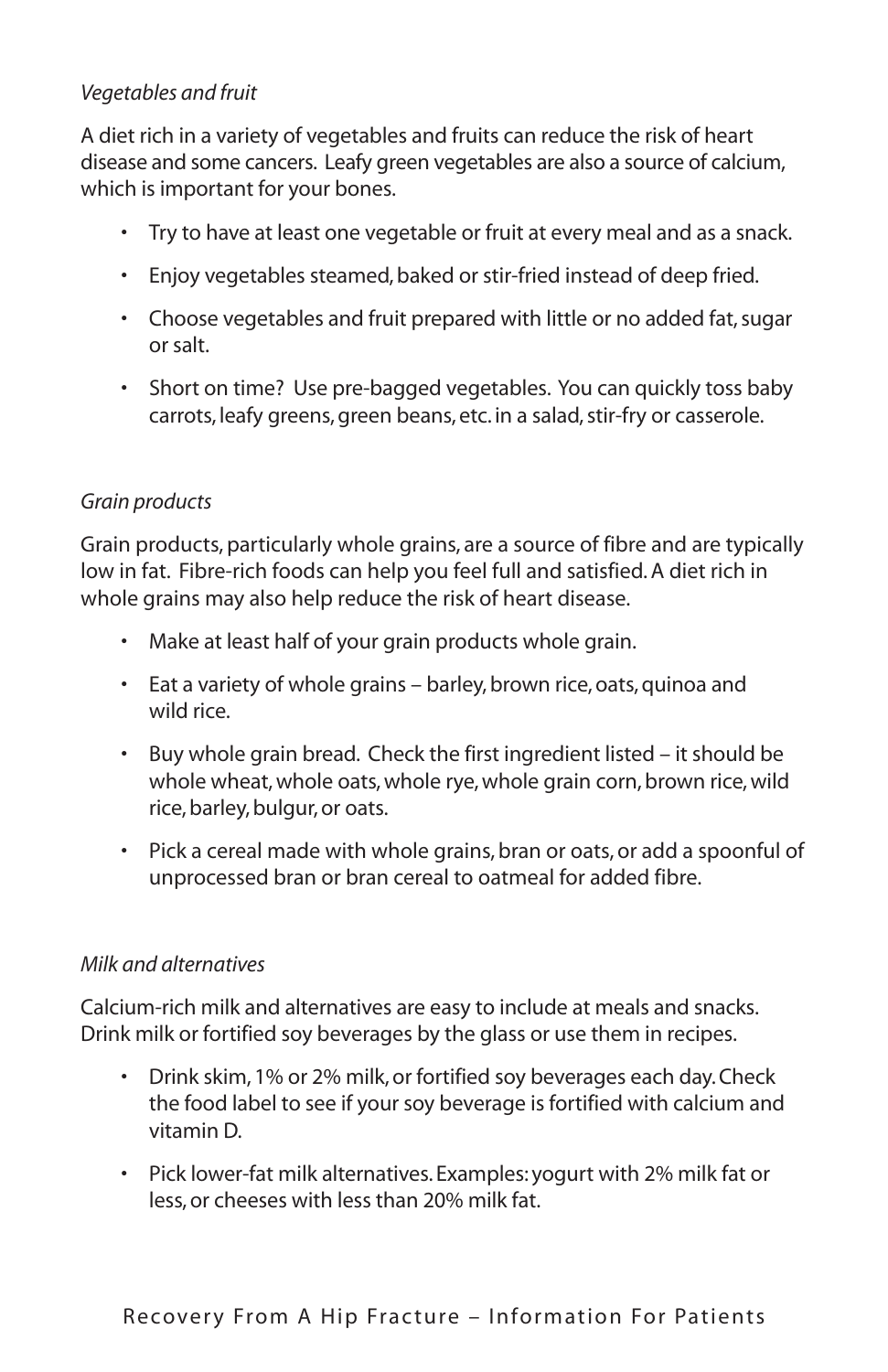- Limit cream cheese, ice cream, coffee cream, whipping cream, and sour cream as these foods are high in fat and calories.
- Include milk or fortified soy beverages in your cooking. For example, you can use milk in scrambled eggs, or instead of water in canned tomato soup.

#### *Meat and alternatives*

Meat and alternatives provide protein, fat and other important nutrients such as iron, zinc, magnesium and B vitamins.

- Use lean or extra lean cuts of meat. Examples: inside round roast, outside round roast, eye of round steak or roast, strip loin steak, sirloin steak, rump roast, lean and extra lean ground meat, or ground poultry.
- Trim visible fat from meat and skin from poultry before cooking. Drain extra fat after cooking.
- Bake, grill, broil or poach instead of frying. Serve without rich sauces, butter or gravy.
- Have meat alternatives like beans, lentils and tofu often. These are a cheap source of protein and they're high in fibre and low in fat. You can add them to soups, casseroles, salads and burritos.

#### **Understand the Obstacles to Good Nutrition**

Poor nutrition is bad for your overall health and can also increase your chance of falling. For instance, skipping meals or not getting enough fluids can make you dizzy. (See the section in this booklet on Preventing Falls.) Deal with some obstacles to good nutrition by:

- Talking to your doctor or pharmacist about medications and how they affect your appetite.
- Seeing a dentist if you have mouth or teeth issues that affect eating.
- Learning how to change your diet to suit chronic conditions like arthritis, osteoporosis, heart disease and diabetes. See also the section in this booklet on *Osteoporosis*.